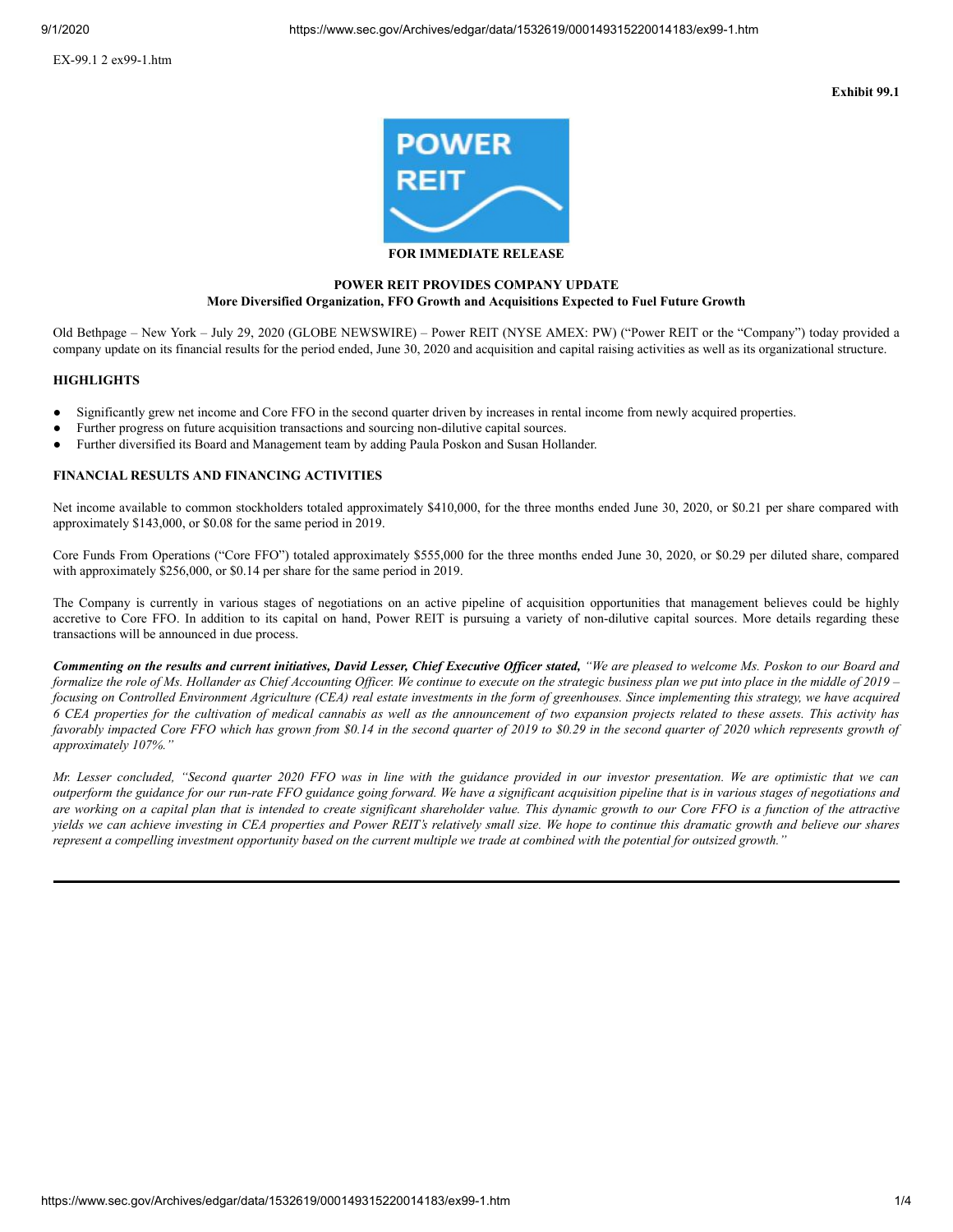## **INVESTMENT ACTIVITIES**

During the first half of 2020, the Company acquired four CEA real estate properties, aggregating approximately 101,000 square feet of green house and support space for the cultivation of medical cannabis. The total capital commitment related to these assets is \$10 million. The assets have been acquired with attractive yields whereby Power REIT receives a full return of its investment over the first three years after an initial deferred rent period followed by an ongoing rental stream. The average yield based on straight-line rent for these acquisitions is in excess of 18%.

Concurrent with these acquisitions, Power REIT has entered into "triple-net" leases that require each tenant to pay all property related expenses including maintenance, insurance and taxes. Each lease has a term of 20 years and provides two 5-year renewal options for the tenant with financial guarantees from affiliates of the tenant. The leases require each tenant to maintain a valid medical marijuana license and to operate in accordance with all municipal regulations in the state where they are located.

#### **PORTFOLIO**

The current portfolio is comprised of:

- 6 Controlled Environment Agriculture greenhouse facilities aggregating over 131,00 square feet;
- 7 solar farm ground leases totaling 601 acres; and
- 112 miles of railroad property

## **POWER REIT'S INVESTMENT THESIS**

Power REIT believes agricultural production is ripe for technological transformation and the industry is in the early stages of an agricultural venture capital boom that, among other things, will shift food production for certain crops from traditional outdoor farms to Controlled Environment Agriculture "plant factories." Since a significant portion of any given CEA enterprise is real estate, the Company has identified a unique opportunity to participate in the upward trend of indoor agriculture.

#### **CEA for Food**

CEA for food production is widely adopted in parts of Europe and is becoming an increasingly competitive alternative to traditional farming for a variety of reasons. CEA caters to consumer desires for sustainable and locally grown products. Locally grown indoor produce will have a longer shelf life as the plants are healthier and also travel shorter distances thereby reducing food waste. In addition, a controlled environment produces high-quality pesticide free products that eliminates seasonality and provides highly predictable output that can be used to simplify the supply chain to the grocer's shelf.

#### **CEA for Cannabis**

Power REIT is focused on investing in the cultivation and production side of the cannabis industry through the ownership of real estate. As such it is not directly in the cannabis business and also not even indirectly involved with facilities that sell cannabis directly to consumers. By serving as a landlord, Power REIT believes it can generate attractive risk adjusted returns related to the fast-growing cannabis industry, which is anticipated to offer a safer approach than investing directly in cannabis operating businesses.

#### **POWER REIT'S STATEMENT ON SUSTAINABILITY**

Power REIT owns real estate related to infrastructure assets including properties for Controlled Environment Agriculture (CEA Facilities), Renewable Energy and Transportation.

**CEA Facilities,** such as greenhouses, provide an extremely environmentally friendly solution, which consume approximately 70% less energy than indoor growing operations that do not benefit from "free" sunlight. CEA facilities use 90% less water than field grown plants, and all of Power REIT's greenhouse properties operate without the use of pesticides and avoid agricultural runoff of fertilizers and pesticides. These facilities cultivate medical Cannabis, which has been recommended to help manage a myriad of medical symptoms, including seizures and spasms, multiple sclerosis, post-traumatic stress disorder, migraines, arthritis, Parkinson's disease, and Alzheimer's.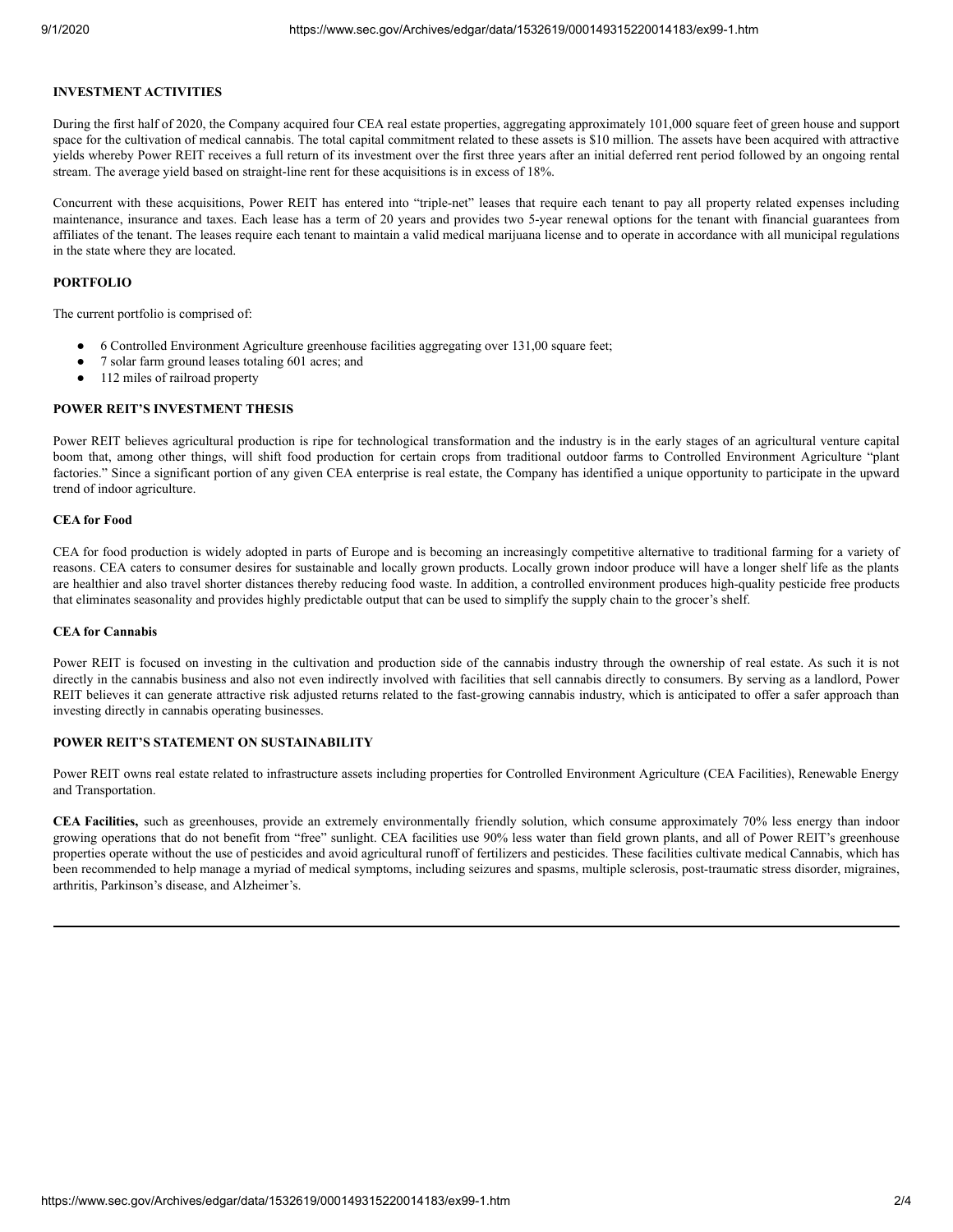**Renewable Energy** assets are comprised of land and infrastructure associated with utility scale solar farms. These projects produce power without the use of fossil fuels thereby lowering carbon emissions. The solar farms produce approximately 50,000,000 kWh of electricity annually which is enough to power approximately 4,600 home on a carbon free basis.

**Transportation** assets are comprised of land associated with a railroad, an environmentally friendly mode of bulk transportation

#### **BOARD AND MANAGEMENT ANNOUNCEMENTS**

During the first half of 2020, Power REIT enhanced and further diversified its Board and Management team.

On July 28, 2020, the Board approved the appointment of Paula Poskon as a new independent Trustee. Ms. Poskon will serve as a financial expert and provide her 20+ years of real estate and capital markets expertise with a particular focus on real estate investment trusts. Ms. Poskon is the founder of STOV Advisory Services LLC ("STOV") which offers consulting and advisory services to company executives and investors in the areas of real estate, capital markets, investor relations, and diversity and inclusion. Prior to forming STOV, Ms. Poskon was a Senior Vice President/Senior Real Estate Research Analyst at D.A. Davidson & Co., a full-service investment firm, having been hired to co-lead the launch of its real estate capital markets platform. Prior to that, Ms. Poskon was a Director and Senior Equity Research Analyst in Real Estate at Robert W. Baird & Co., Inc., a wealth management, capital markets, asset management and private equity firm. Prior to that, Ms. Poskon held several positions at Lehman Brothers, a global financial services firm. Ms. Poskon was named No. 3 on *The Wall Street Journal's* "Best on the Street" among real estate analysts for 2009 and No. 2 among real estate analysts for stock picking in 2011 by StarMine. She graduated from the Wharton School at the University of Pennsylvania with a Bachelor of Science in Economics with a concentration in Accounting and a Master of Business Administration in Finance with a concentration in Strategic Management. Ms. Poskon is a frequent speaker at real estate industry conferences. Ms. Poskon currently serves as a Trustee of Wheeler Real Estate Investment Trust, Inc., having been elected by shareholders in 2019.

On July 28, 2020, Susan Hollander was appointed to serve as Chief Accounting Officer of Power REIT. Ms. Hollander is responsible for strategic accounting, compliance and financial reporting functions including SEC and statutory filings. Ms. Hollander has been working with our CEO, David Lesser, since 2017 in various capacities across several entities and is increasingly focusing her efforts on Power REIT. Prior to that, Ms. Hollander was Controller at Boston Provident, LP, a long-short, multi asset hedge fund specializing in the financial services industry for over 22 years where she focused primarily on financial reporting, trading operations, fund accounting and performance reporting. Ms. Hollander has more than 30 years of accounting, finance and tax experience, primarily within the financial services/real estate industry. In addition, Ms. Hollander has public company reporting expertise. Ms. Hollander graduated from Binghamton University, State University of New York with a Bachelor of Science in Economics.

## **ABOUT POWER REIT**

Power REIT is a real estate investment trust that owns real estate related to infrastructure assets including properties for Controlled Environment Agriculture, Renewable Energy and Transportation. Power REIT is actively seeking to expand its real estate portfolio related to Controlled Environment Agriculture for the cultivation of food and cannabis.

## **ADDITIONAL INFORMATION**

Further details regarding Power REIT's consolidated results of operations and financial condition for all current and previous reporting periods are contained in the Company's filings with the Securities and Exchange Commission, which can be viewed at the Company's website at www.pwreit.com under the Investor Relations section, and in EDGAR on the SEC's website, www.sec.gov.